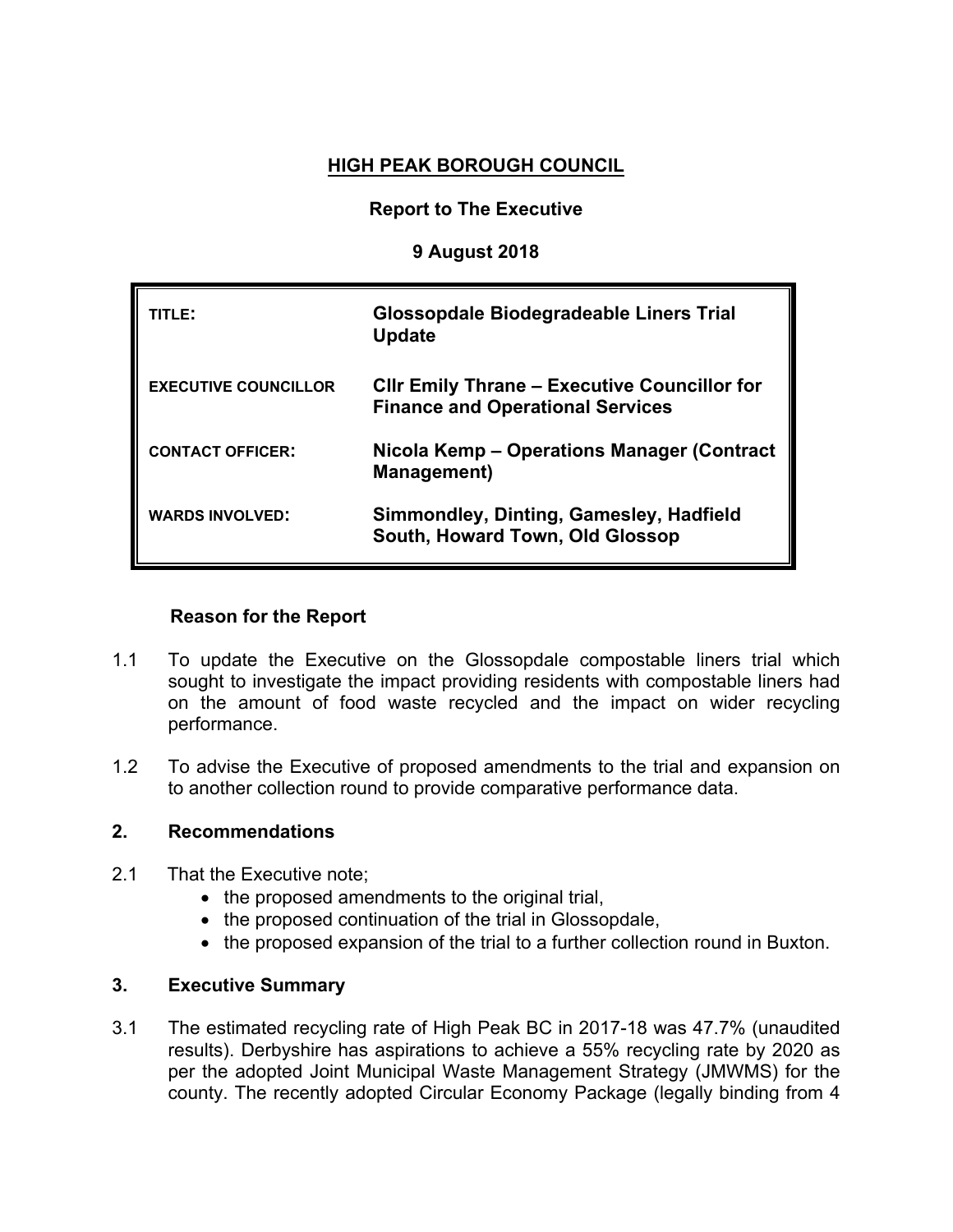July 2018) has raised the target reuse and recycling rate for EU member states to 55% by 2025. In addition by 31 December 2023 there is a requirement for separate collection of biodegradable waste.

- 3.2 A 2017 waste compositional analysis showed 36% of black bin waste in the High Peak is food waste. This equates to over 6,500 tonnes of waste per annum which if diverted for composting would take the High Peak recycling rate to over 60%.
- 3.3 National research by the Waste & Resources Action Programme (WRAP) indicates the only way to significantly increase participation in food waste recycling schemes is to provide compostable food bags, stickers and leaflets and run a high profile campaign.
- 3.4 As a result a bioliners trial was introduced in the Glossopdale area to approximately 7,000 households in September 2017. The aim of the trial was to increase the amount of food waste recycled by residents of the High Peak and to determine the impact on food waste recycling by residents who were provided with a kitchen caddy and supply of liners versus residents that only receive a supply of liners.
- 3.5 Based on initial sampling, householders were expected to generate between 0.1 and 0.5 kilograms of food waste per household per week as an average across the trial area. In assessing the success of the trial the average weight of food waste actually diverted was 0.48 kilograms per household per week. This equates to a total diversion of 3.3 tonnes per week or 167 tonnes per annum by the Glossopdale householders on this trial. The trial therefore demonstrated that the campaign engaged the public and diverted food waste from disposal supporting both the County's recycling performance alongside that of High Peak.
- 3.6 As a result of the positive outcomes on the Glossopdale bioliners trial, DCC approached Officers at High Peak to extend the existing scheme by supplying a new stock of bioliners to households on the Glossopdale round but also to determine High Peak's interest in expanding the scheme to a further refuse collection round.
- 3.7 The Glossopdale trial area included households in Gamesley, which benefitted from a concentrated recycling education campaign in 2016 as part of Derbyshire's thriving community project. DCC were keen to build on the work undertaken within this community and specifically requested the inclusion of Gamesley in the initial trial area. To determine if this previous communication campaign had any effect in increasing participation and diversion of food waste, than would be ordinarily expected, DCC are keen to extend the trial to another area of the High Peak.
- 3.8 The round identified by Officers of High Peak will focus on Buxton and include the areas of Fairfield and Burbage. This round was selected on the basis that it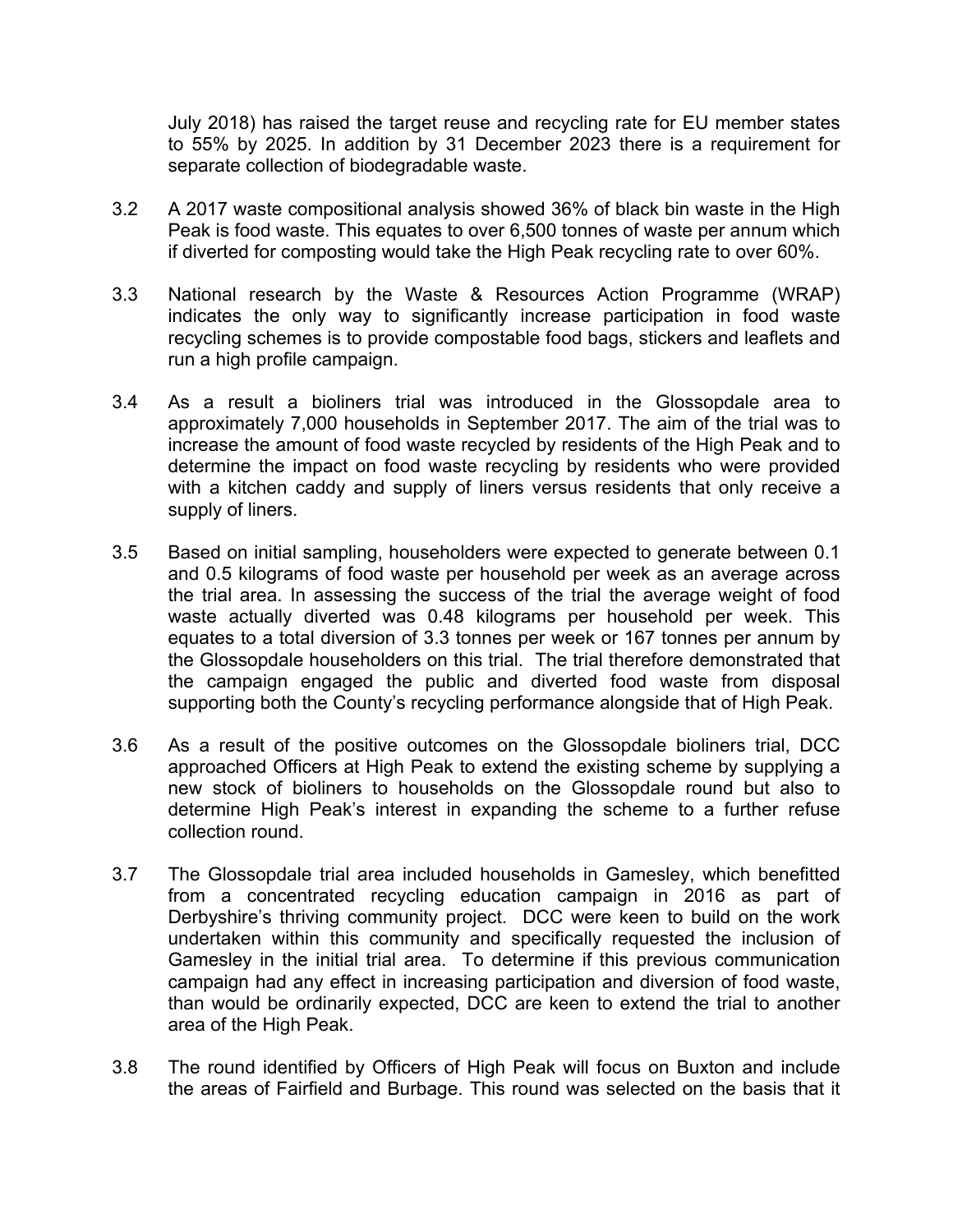has similar socio economic demographics to the initial trial area and will enable Officers to determine if the promotional campaign undertaken in Gamesley did have any impact on the outcomes of the initial trial.

- 3.9 DCC Officers are presenting a report to their Cabinet Member for Highways, Transport & Infrastructure on the 26<sup>th</sup> July. If the project is agreed, from September 2018 the further collection round will also be supplied with compostable liners to encourage participation in the food recycling scheme. This will be in addition to the provision of a supply of further liners to the households on the original trial, but reducing from two to one liner per week.
- 3.10 This trial is of particular interest to Derbyshire County Council (DCC) as the Waste Disposal Authority (WDA). DCC have to make a saving of £4.5 million in 2018/19, as a result they are exploring options to reduce disposal costs and are the main financial contributor to the project costs. HPBC's contribution will primarily be in the form of Officer time, supported by colleagues at AES who primarily will deliver the project.

## **4. How this report links to corporate priorities**

This report links to the corporate aim to protect and improve the environment and our Priority Outcome to achieve high recycling rates.

### **5. Implications**

5.1 Community Safety - (Crime and Disorder Act 1998

Not Applicable

#### 5.2 Workforce

Expansion of the trial will require continued support from Officers of both AES, DCC and HPBC in regards to publicity and monitoring the collected waste in order to calculate the quantity of food waste recycled.

#### 5.3 Equality and Diversity/Equality Impact Assessment

This report has been prepared in accordance with the Council's Diversity and Equality Policies.

5.4 Financial Considerations

As detailed within the report.

5.5 Legal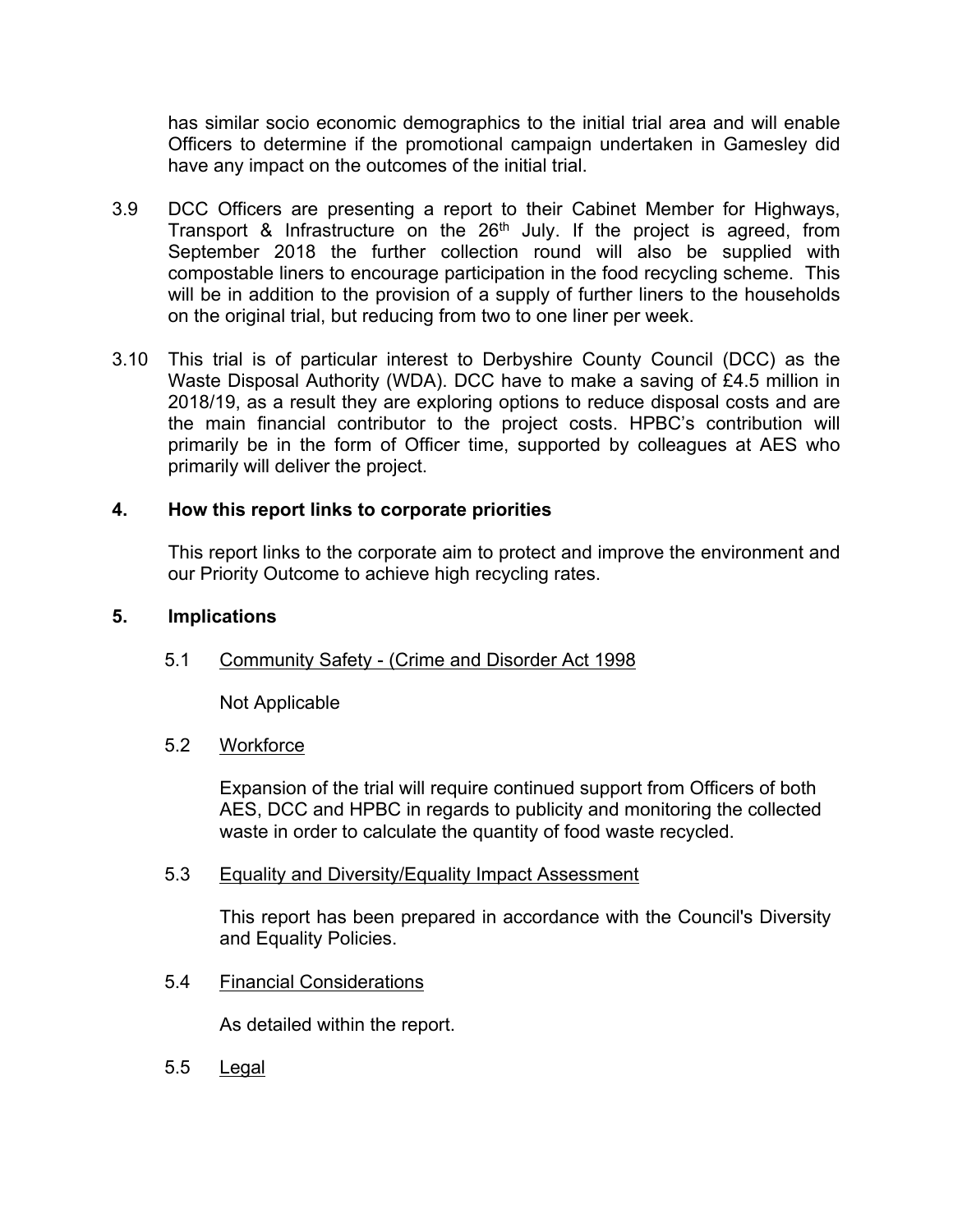There are no legal implications.

#### 5.6 Sustainability

The increase in recycling rates will contribute towards national sustainability principles. Diversion of waste from disposal to composting will help High Peaks recycling performance.

#### 5.7 Internal and External Consultation

Ward members have previously been provided with information relating to the current Glossopdale trial round. If the expansion goes ahead communication will occur with members whose wards are affected by the trial expansion.

#### 5.8 Risk Assessment

To date there has been no negative impact on the quality of the compost produced at the IVC by the inclusion of compostable liners. Monitoring will continue and will alert Suez of any changes to the quality of their product. If quality drops and the trial is deemed to have negatively affected the overall quality of compost at the IVC, the trial will have to cease.

### **Keith Parker Head of Operational Services**

**Web Links and Background Papers**

**Location Contact details**

Nicola Kemp Operations Manager (Contract Management)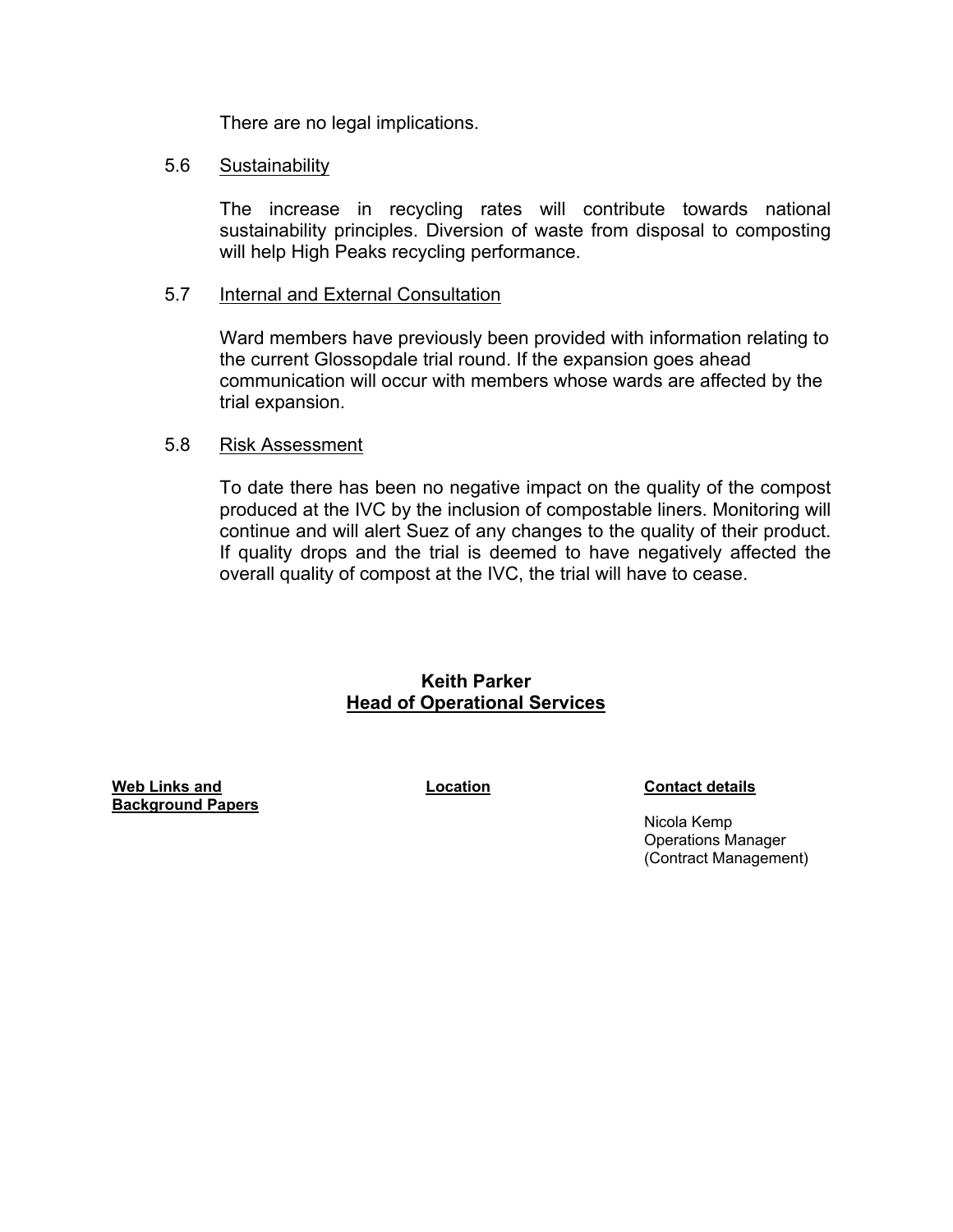## **6. Background**

- 6.1 The estimated recycling rate of High Peak BC in 2017-18 was 47.7% (unaudited results). Derbyshire has aspirations to achieve a 55% recycling rate by 2020 as per the adopted Joint Municipal Waste Management Strategy (JMWMS) for the county. The recently adopted Circular Economy Package (legally binding from 4 July 2018) has raised the target reuse and recycling rate for EU member states to 55% by 2025. In addition by 31 December 2023 there is a requirement for separate collection of biodegradable waste.
- 6.2 Food waste is by far the single biggest waste stream in household waste bins. In High Peak 36% of black bin waste is food waste. This equates to over 6,500 tonnes of waste that could be recycled via the green lidded bin service. In Derbyshire as a whole, householders are placing over 57,000 tonnes of food waste in their general waste bins each year. This has a significant impact on the environment and costs Derbyshire Council Tax payers over £7.5m per year.



- 6.3 When we refer to the term "food waste" we mean:
	- avoidable food waste that we could have eaten but have chosen not to,
	- unavoidable food waste such as fruit and vegetable peelings banana skins, apple cores, cauliflower leaves, tea bags, egg shells etc.,
- 6.4 Whilst all householders in the High Peak are able to put food waste in their green lidded bins, research highlights a variety of reasons why the majority of the public don't participate in such schemes. These reasons include
	- it's considered to be too smelly or messy
	- people don't have the time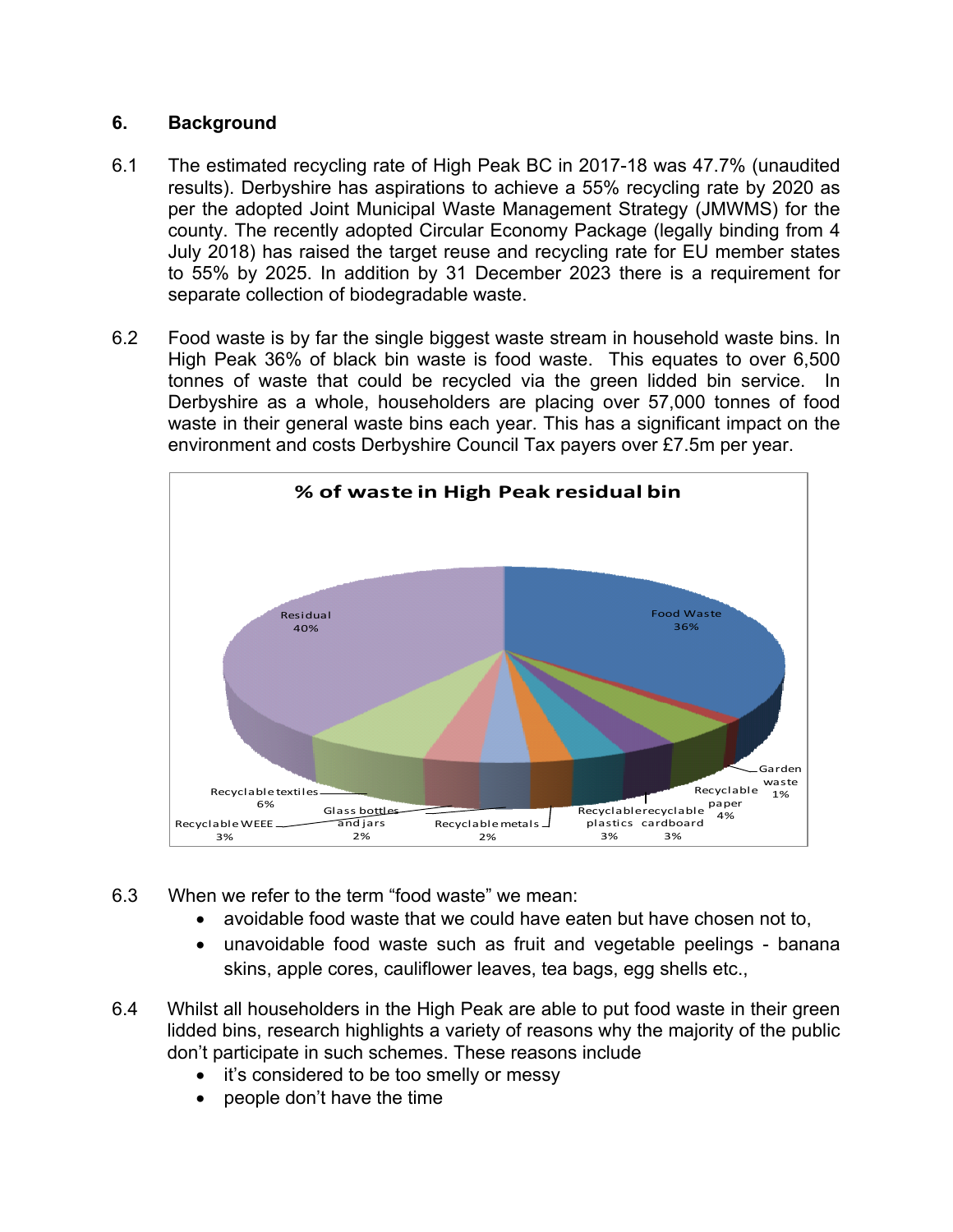- $\bullet$  they don't see the point
- 6.5 National research by the Waste & Resources Action Programme (WRAP) indicates the only way to significantly increase participation in food waste recycling schemes is to provide compostable food bags, stickers and leaflets and run a high profile campaign.
- 6.6 WRAP research also shows that a typical household generates approximately 2kgs of food waste per week or 100kgs per year (more than the body weight of the average man) and until a household actually separates this waste most don't realise how much they produce.
- 6.7 Derbyshire County Council (DCC), as the Waste Disposal Authority, have a savings target of £4.5 million to achieve in the 2018/19 financial year and are keen to support initiatives that may see a reduction in overall waste disposal costs.

## **7. The Glossopdale bioliners trial**

- 7.1 The bioliners trial was introduced in Glossopdale to increase the amount of food waste recycled by residents and to determine the impact on food waste recycling by residents who were provided with a kitchen caddy and supply of liners versus residents that only received a supply of liners.
- 7.2 The chosen trial area covered 7,000 households in Glossop and the surrounding areas as serviced by a single refuse collection round. The trial commenced in September 2017 when 2,873 households received a kitchen caddy and supply of liners, a further 2,646 properties received only a supply of liners .Households on the trial were issued with a supply equivalent to two liners per week to encourage them to separate their food waste for recycling.
- 7.3 Apart from the provision of the caddy, promotional activities undertaken in support of the project were the same across all households. All were provided with an information leaflet explaining the trial and confirming types of food waste that could be placed into their green lidded bin. Stickers were also placed onto black and green lidded bins, the black bin sticker advised residents to put food waste in their green lidded bin; the green lidded bin sticker listed items suitable for composting. The trial was also promoted in the local media, on the council's website and via social media channels.
- 7.4 The financial cost of the initial six month of the trial to both DCC and HPBC are as detailed in the table overleaf: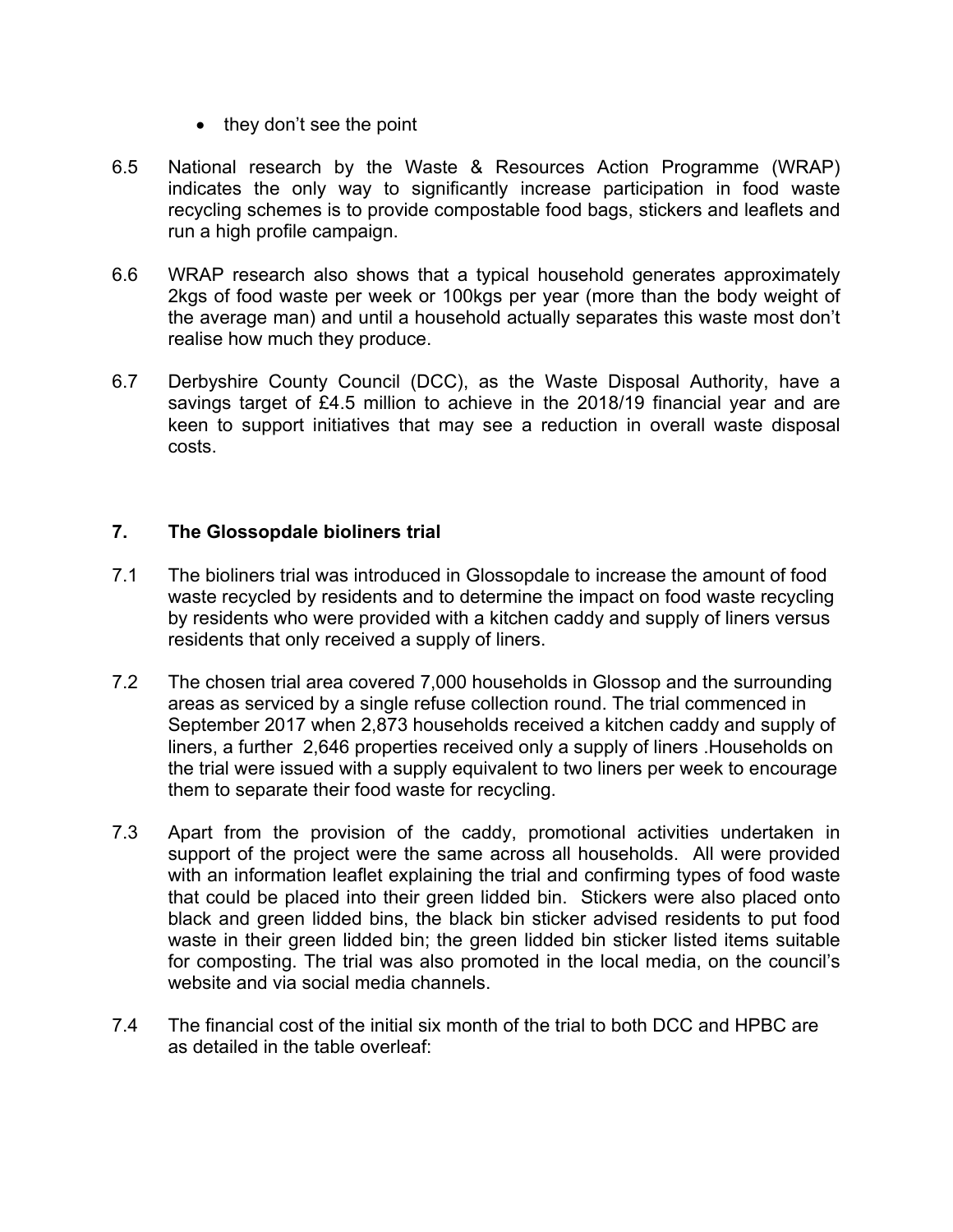|                                        | <b>DCC</b><br><b>Contribution</b> | <b>HPBC</b><br><b>Contribution</b> |
|----------------------------------------|-----------------------------------|------------------------------------|
| Supply of bioliners                    | £3,469                            |                                    |
| Supply of kitchen caddies              |                                   | £2,117                             |
| Stickers for the green lidded bins     | £319                              |                                    |
| Sticker for the black Bins             | £645                              |                                    |
| Sticker distribution                   | £200                              | £780                               |
| Leaflet production and printing (caddy | £421                              |                                    |
| & no caddy versions)                   |                                   |                                    |
| PPE required for monitoring activities | £33                               |                                    |
| Face book advertising                  | £1,000                            |                                    |
| Total                                  | £6,087                            | £2,897                             |

NB: Officer time/costs have not been costed in regards to the project.

7.5 DCC agreed to supply a further £7,989 in February 2018 to extend the trial and provision of bioliners to households on the scheme, to enable a full 12 month analysis to be undertaken.

## **8. Outcome of the trial**

- 8.1 The organic waste collected via green lidded bins in the High Peak is sent for composting at DCC's In-vessel Composting plant (IVC) at Waterswallows, Buxton. This facility is managed by Suez who constantly monitor the quality of the compostable material as it is critical all food and garden waste feedstock is quality controlled to enable them to produce a compostable product.
- 8.2 This monitoring intensified during the trial period to determine if as a result of supplying biodegradable liners, contamination of the feedstock increased**.** Suez have recently confirmed they are satisfied with the inputs from the trial and as a result they are able to continue to provide the compost for spreading on agricultural land in the Buxton area, replenishing farmland with nutrients and organic matter that reduces reliance on artificially produced fertilisers.
- 8.3 In order to monitor the amount of food waste presented in the green lidded bins by households from the trial area, Officers visited the IVC on each collection day to sort through a sample taken of waste from the collection load. Two 'scoops' of material would be separated from the main load and forked through by Officers to count the number of compostable bags visible. Two samples of 10 bags were then weighed to produce an average weight of diverted food waste for the whole load.
- 8.4 Based on initial sampling, householders were expected to generate between 0.1 and 0.5 kilograms of food waste per household per week as an average across the trial area.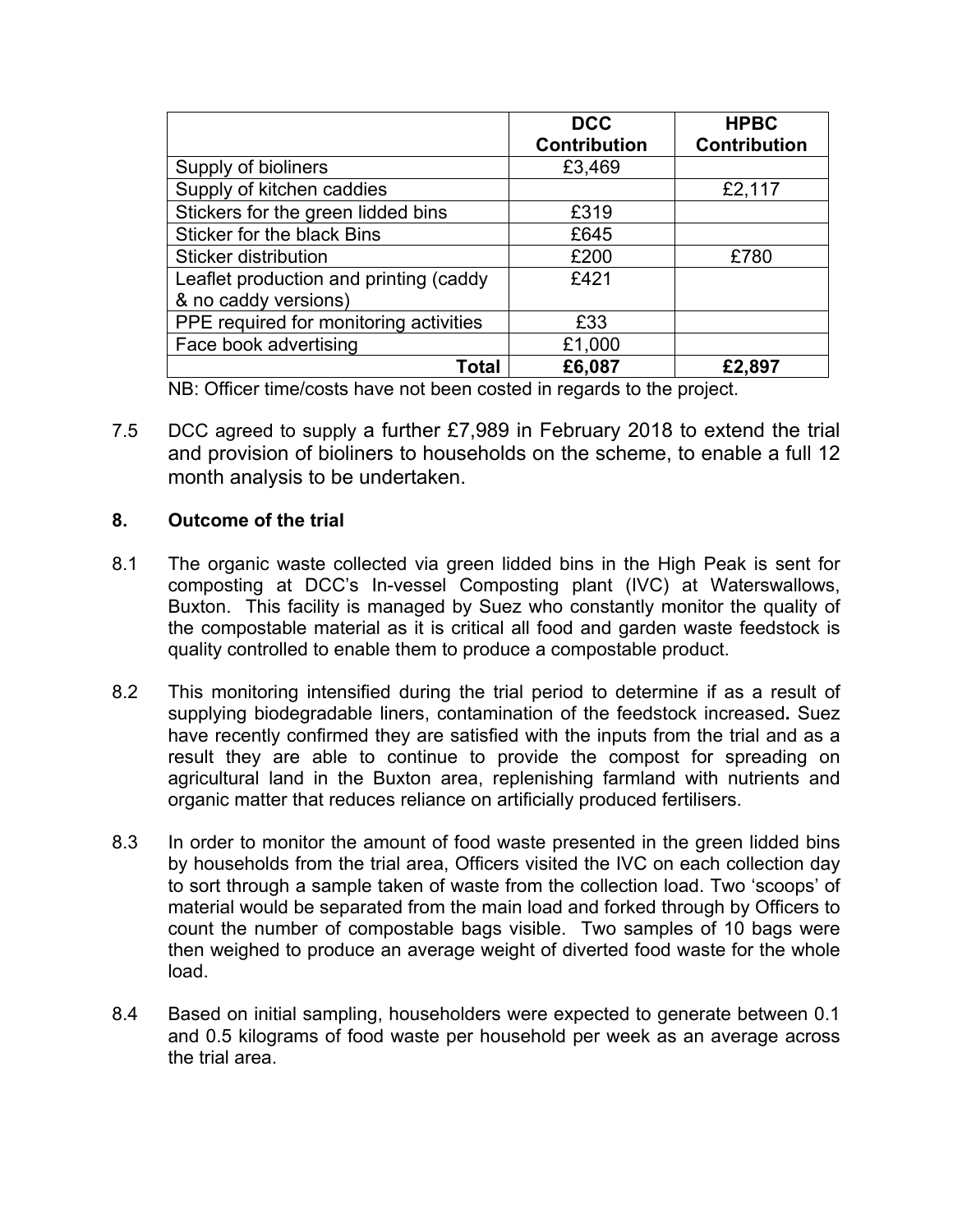8.5 As the following chart highlights, the average weight of food waste actually generated was 0.48 kilograms per household per week. This equates to a diversion of 3.3 tonnes of food waste per week or 167 tonnes per annum by the Glossopdale householders on this trial.



- 8.6 Data collated over the trial period also demonstrated that there was no significant difference in the amount of food waste recycled by households provided with a caddy and liners versus those supplied solely with liners.
- 8.5 In May 2018, a face to face survey was undertaken by Officers from DCC and HPBC to assess their view of the scheme and the quantity of bags that were provided. Officers door knocked properties in the trial area to obtain the views of the trial users. The survey results are as follows:
	- 356 households completed the survey,
	- 80% of respondents said they used the service regularly, 10% said they never used it,
	- 43% of respondents using the service confirmed they are already buying their own liners from local shops and supermarkets,
	- 83% of respondents said they would continue to use the service if they were supplied with fewer bags,
	- 96% of respondents were satisfied with the food waste collection service.
- 8.6 The trial has demonstrated that this campaign did engage the public and divert food waste from disposal which will support both the County's recycling performance alongside that of High Peak.
- 8.7 The diversion levels achieved demonstrates the project as delivering direct waste disposal savings to DCC despite there being significant costs for the provision of the food bags, leaflets and stickers, their distribution and marketing costs to promote the project.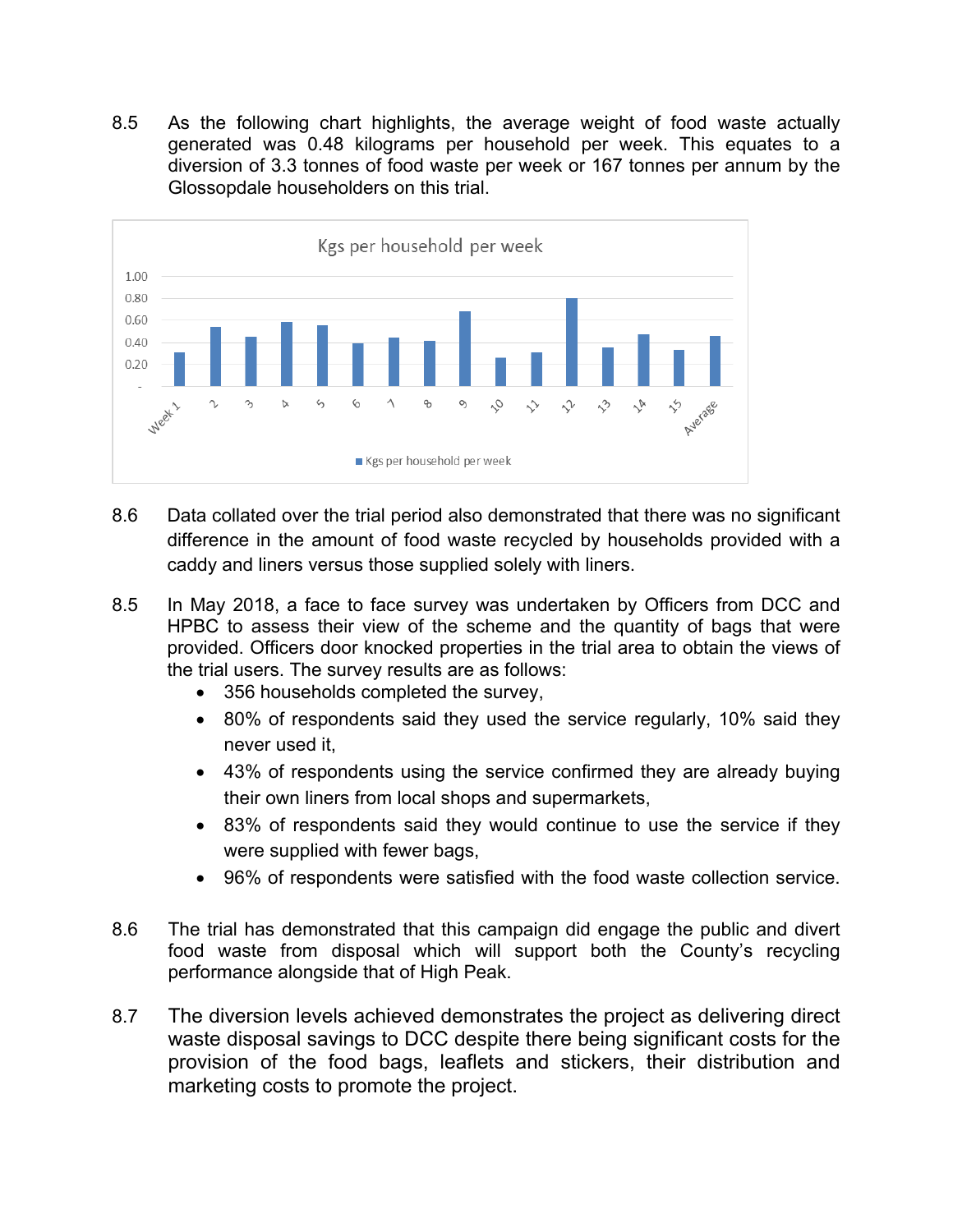## **9. Proposed service expansion**

- 9.1 As a result of the positive outcomes on the Glossopdale bioliners trial, DCC approached Officers at High Peak to extend the existing scheme by supplying a new stock of bioliners to households on the Glossopdale round but also to determine High Peak's interest in expanding the scheme to a further refuse collection round.
- 9.2 In continuing to supply households on the trial two bioliners per week, DCC highlighted that this provision will put the project into a negative cost scenario for them. In light of the positive response from those residents surveyed in May and the fact that six retailers have been identified in Glossop as selling compostable bags, it has been proposed that from September 2018 the trial changes as follows:
	- households in the trial area are only supplied with one liner per week,
	- a limited number of liners would be made freely available at Council outlets in the area such as municipal buildings, libraries etc.
- 9.3 The Glossopdale trial area includes households in Gamesley, which benefitted from a concentrated recycling education campaign in 2016 as part of Derbyshire's thriving community project. DCC were keen to build on the work undertaken within this community and as a result specifically requested the inclusion of Gamesley in the initial trial area. To determine if this previous campaign had any effect in increasing participation and diversion of food waste than would be ordinarily expected, DCC are keen to extend the trial to another area of the High Peak.
- 9.4 On the basis of the proposed expansion as detailed above, DCC Officers are presenting a report to the Cabinet Member for Highways, Transport & infrastructure on the 26<sup>th</sup> July.
- 9.5 If the project is agreed by DCC members, from September 2018 a further collection round will also be supplied with compostable liners to encourage participation in the food recycling scheme. As a result of seeing no impact when a kitchen caddy has been provided in regards to food waste recycling, households will not be provided with a caddy.
- 9.6 The round identified by Officers will focus on Buxton and include the areas of Fairfield and Burbage. This round has been selected on the basis that it has similar socio economic demographics to initial trial area and will enable Officers to determine if the promotional campaign undertaken in Gamesley did have any impact on the outcomes of the initial trial.
- 9.7 The following table identifies the estimated actual costs to DCC in continuing the trial in the Glossopdale area and extending the trial to the proposed collection round in the Buxton: